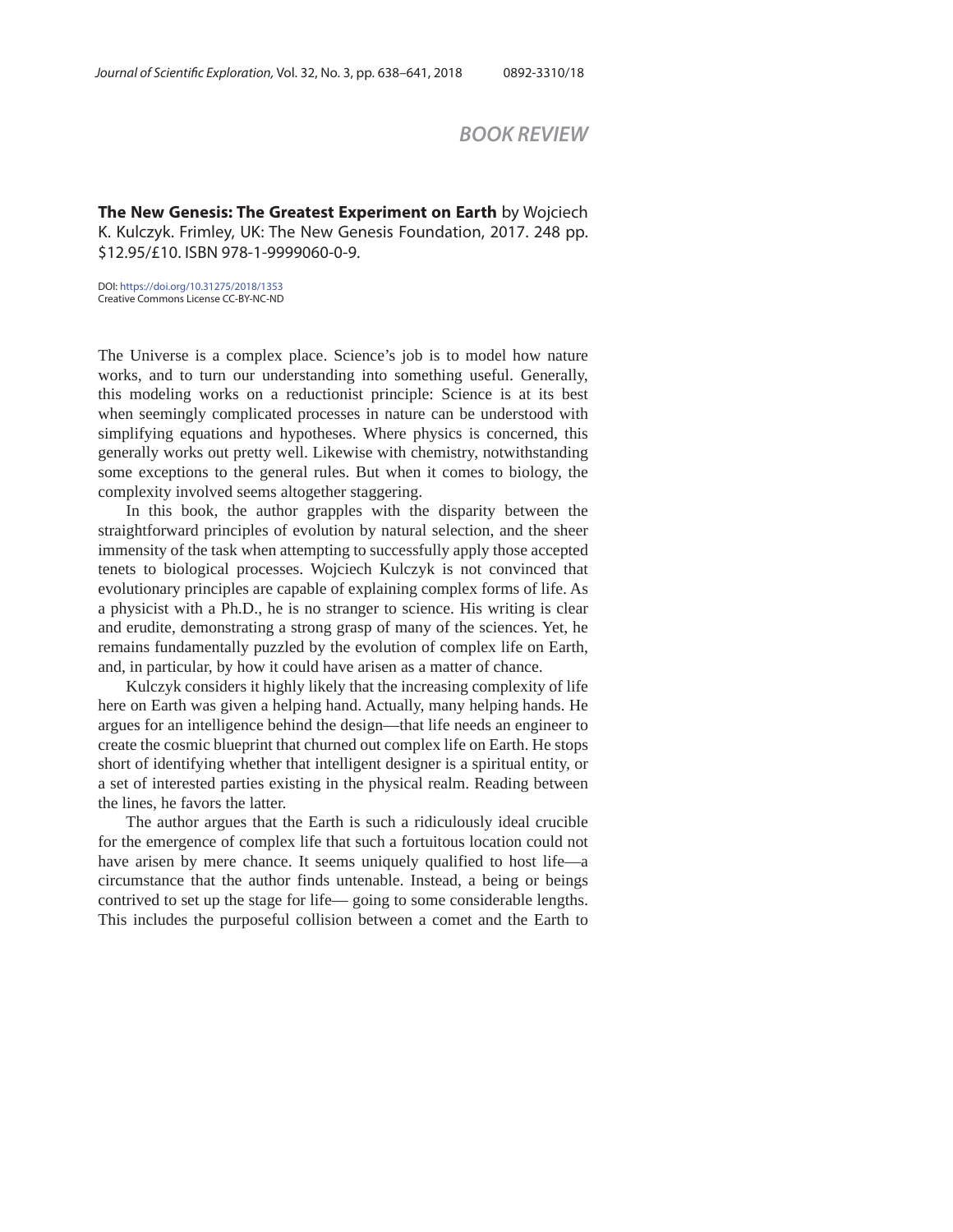provide our world with its late veneer of life-bearing water. Then, along the way, 'they' intervened on multiple occasions to create the intermittent bursts of evolutionary progress noted from the Earth's fossil records. In a roundabout kind of way, the author mixes punctuated equilibrium with alien intervention. Our world is essentially an experiment in cosmic and biological engineering, he argues, which we mistakenly think was either due to random chance or to God.

There are problems with this reasoning, I would argue. The Universe is immense enough for almost any improbable event to emerge somewhere. Even if this is the



most favorable place in the universe for complex life to emerge, capable of reflecting upon itself and the circumstances within which it finds itself, then that's okay. The chances of self-reflective consciousness finding itself in the best-placed world in the universe for it to emerge isn't infinitely small: Instead, it's 1 in 1.

Even so, I'm not remotely convinced that life is that precious. The author discusses *panspermia*. He recognizes that our solar system is relatively young compared with much of the Cosmos. However, he doesn't really entertain the notion that life, in some fledgling form at least, can transfer seamlessly between star systems via interstellar comets, or even be encountered within nebula way-stations along a star's grand tour of the galaxy. Why not? Instead of life being only here, why can't it be absolutely everywhere, spilling out into space and seeding itself on every planet or comet (usually unsuccessfully)? In which case, the multiple parallel paths to complexity become essentially infinite in their extent, and the 'chances' of high-level functionality emerging from mutating systems over long time periods increases exponentially.

Kulczyk's thesis becomes grittier as he examines the complex nanoengineering that is cellular biology. The complex functionality of cellular processes is mind-boggling, and he does an incredibly good job of bringing this all to life. Photosynthesis is a case in point, with its series of biochemical processes whose origins seem to defy random mutation. Pitched at the level of popular science, Kulczyk's descriptions of how cell biology work are factual, informative, and well-explained. He makes good use of metaphor and analogies to illustrate his many points, and I was better informed about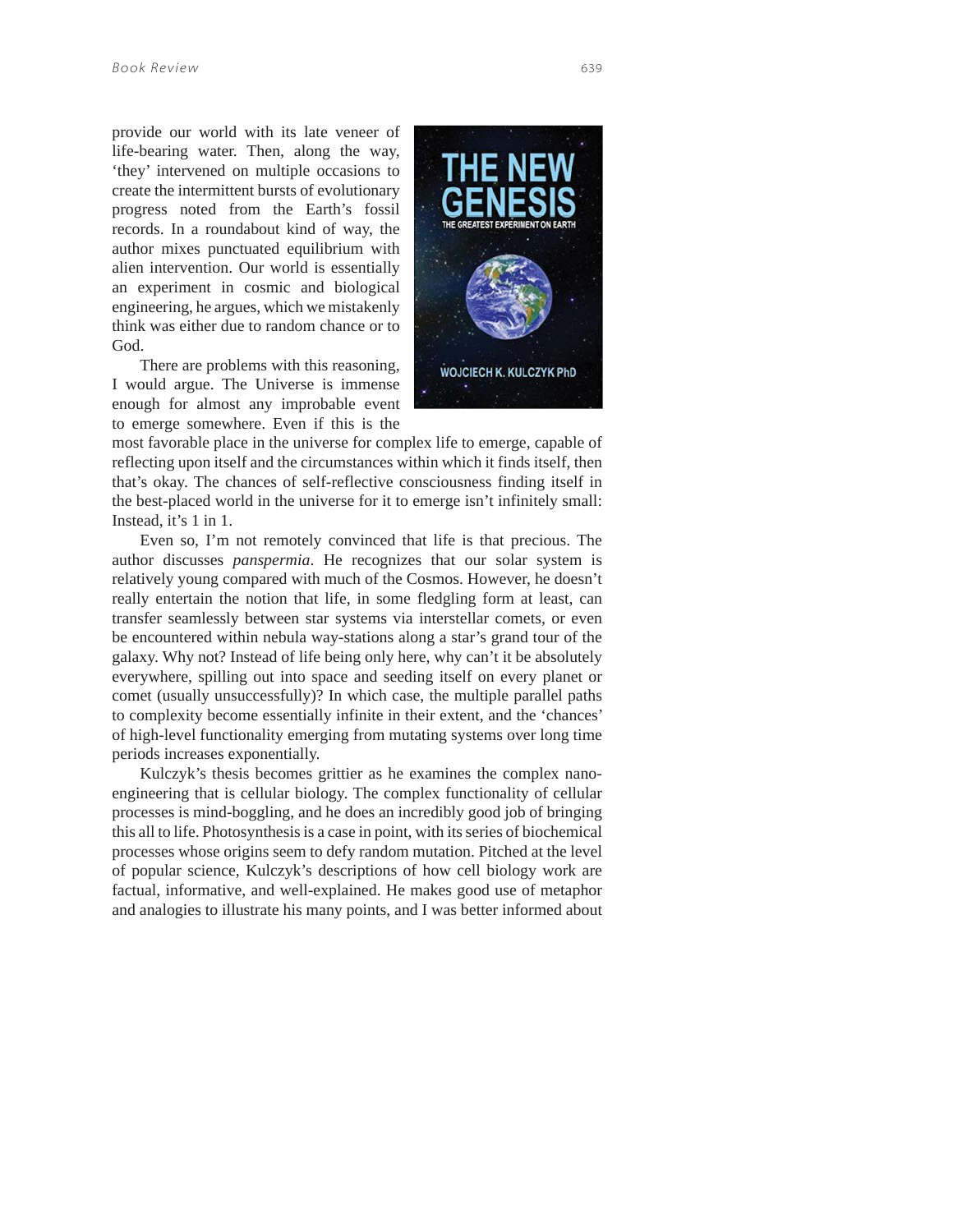modern developments in these sciences as a result. For example, in the following extract he questions how the complex biochemical processes facilitating nitrogen fixation could have emerged by chance, with its protein of about 31,000 atoms that contains molybdenum and iron:

It is difficult to envisage how evolution could invent such a complex system. how evolution could select such a special metal cluster interacting with dozens of amino acids. Again, DNA codes not only this huge catalyst molecule, but also nine auxiliary proteins helping to assemble the metal cluster. How could DNA know in advance what to code? (p. 41)

He makes the excellent point that the Cambrian explosion saw the emergence of multiple phyla, or divisions of life-forms—more than we have now (p. 81). Why has the variety become stunted over time? If evolution leads to variety, then why isn't the world full of novel life-forms? Life, however, is an adaptation to environment. If the environment on this planet was capable of supporting a broader mix of life-forms in the past, then it's quite possible that our current world could lack a similar wonderful menagerie. The flux of Ice Ages and interglacials may have played a part in our modern epoch, for example, tempering a more diversified evolutionary procession. The Holocene, perhaps Anthropocene, is seeing that diversity cut back significantly: Humanity presents an environmental block on diversification as it domesticates nature to its own ends. Intelligent intervention, then, seems to work in the opposite direction to that being advocated in this book . . .

Another point that got me thinking was about the capacity for abstract thought among Neanderthals (p. 100). Does a lack of grave artifacts really indicate a lower level of development? We don't (generally) place items in coffins these days: Does that indicate that we are less-developed than our ancestors who did? Obviously not. There is an assumption that the development of religious thinking indicates abstract thought, and that, therefore, the absence of artifacts shows an absence of such development. But, perhaps Neanderthals just realized quite early on that there's no God? Perhaps theirs was a more sensible relationship with death. In terms of creativity, it is now recognized that Neanderthals painted art on cave walls 65,000 years ago, probably before humans did. Perhaps the Neanderthals taught the humans art. Who knows?

This book is chock-full of fascinating science. The author does not shy away from grappling with a high degree of complexity. Indeed, that is his very point. He leaves his hypothesis about the progenitors of this 'guided evolution' until the end of the book. This final section is speculative. It derives from Michael Behe's thesis about the fine-tuning of nature and